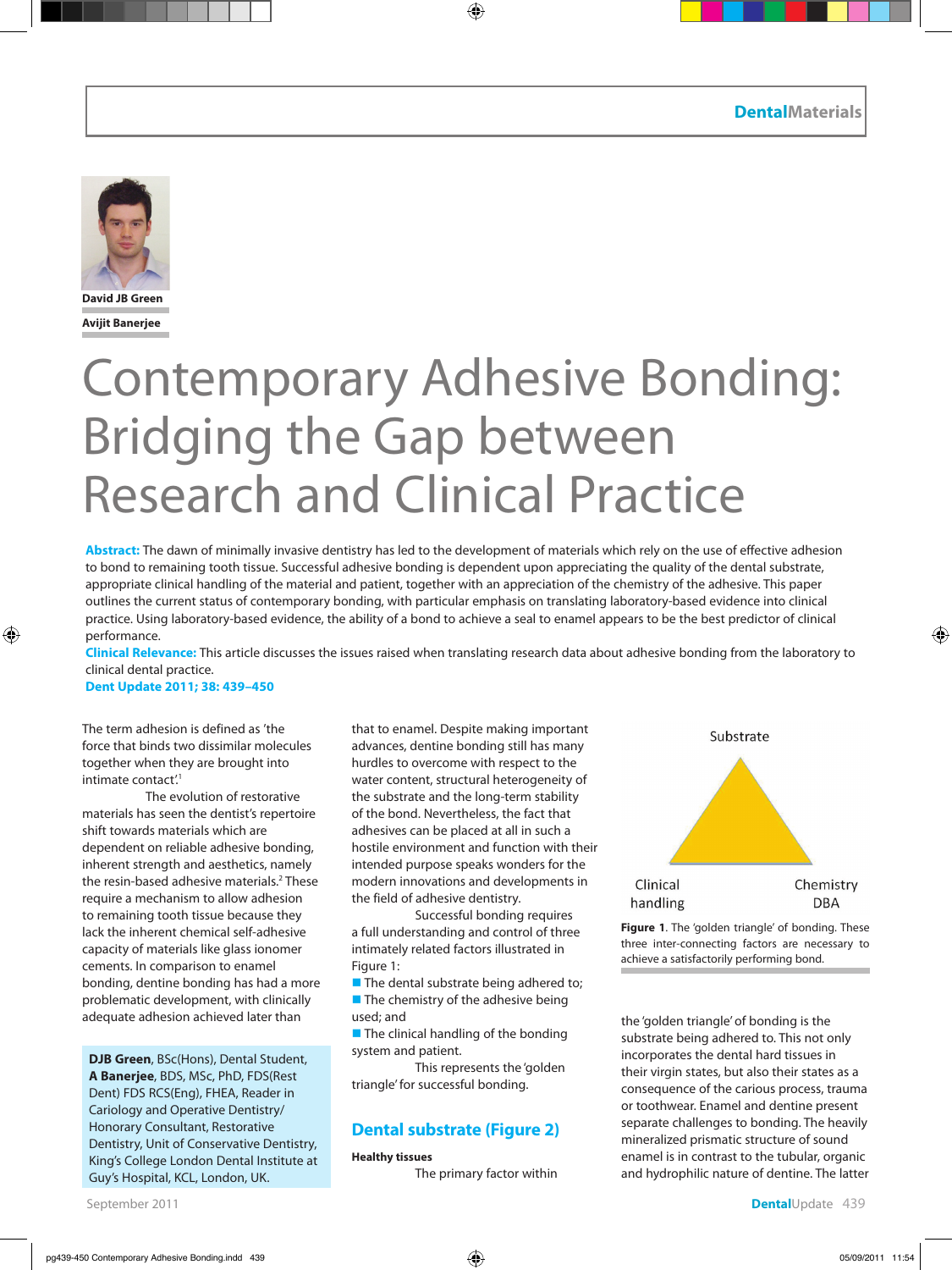

**Figure 2.** Potential dentine bonding substrates. Bonding to carious enamel is not recommended as the unsupported and often undermined prismatic structure prevents the formation of an adequate seal and often leads to cohesive failure with the enamel. The irreversibly damaged structure of caries-infected dentine also provides an inferior substrate for binding owing to the lack of its structural integrity and high risk of cohesive failure within the tissue, as well as a lack of sufficient hybrid layer formation. The reversibly damaged deeper caries-affected dentine can provide an adequate substrate for bonding, especially when surrounded by a periphery of more healthy dentine and enamel.

has ensured a more problematic bonding history, with generations of dentine bonding agents failing to achieve successful clinical performance.<sup>3</sup> Dentine is a more complicated substrate to bind to because of its heterogeneous nature. Perdigão discussed not only the limitations of cariesaffected dentine as a substrate for bonding, but also other variables, including the physiological process of ageing producing intra-tubular hypermineralized dentine which makes adhesion more difficult.<sup>4</sup> An increase in the number of tubules towards the pulp, coupled with an increased wetness due to pulpal pressure, means bonding to deeper sound dentine, closer to the pulp, can also be compromised.<sup>5</sup>

## **Carious enamel**

The enamel and dentine substrates, as a result of the carious process, present very different bonding problems. It is accepted that adhesion to sound enamel is a prerequisite to successful bonding. Carious enamel with its unsupported prismatic structure prevents formation of an adequate seal. This weakened enamel structure is unable to withstand the shrinkage and stresses generated by the photo-curing of resin-based materials and, as a result, allows the ingress of the plaque biofilm through pores within the defective enamel structure, ie cohesive microleakage.

Further complications are associated with the potential of 'secondary' caries to develop along defective marginal interfaces where the plaque biofilm can stagnate and ultimately further compromise tooth structure.<sup>6</sup>

## **Carious dentine**

Carious dentine can be subdivided into two distinct pathophysiological zones:

The peripheral caries-infected zone (close to the enamel-dentine junction (EDJ), irreversibly damaged, necrotic and softened by long-standing bacterial contamination and proteolytic denaturation of collagen and acid demineralization of the inorganic component, and

**The deeper caries-affected zone,** reversibly damaged by virtue of the carious process, which has the potential to repair under the correct conditions as the collagen is not denatured.<sup>7</sup> The soft, wet necrotic nature of caries-infected dentine means it is an inferior chemical, ultrastructural and physical substrate for bonding, whereas the potentially repairable caries-affected dentine has been shown to exhibit adhesive bonding potential, especially when surrounded by a periphery of sound dentine and enamel.<sup>8</sup>

It is important to appreciate that using the principles of minimally

invasive dentistry may often lead to less carious dentine excavation than past caries excavation rationales based on a mechanistic approach to maximize material retention within the cavity. Modern cavities will exhibit surfaces with different qualities of enamel and dentine histology within the same cavity and these tissues will require handling in different ways in order to optimize adhesive bonding. Indeed, delineating between the layers of caries infected and affected dentine within a carious lesion clinically is rather subjective at present. Caries-infected dentine is sticky and soft to a sharp dental explorer, whereas caries-affected dentine is a little more tacky (scratchy and sticky) in nature and blends down to the hard, scratchy consistency of sound dentine.<sup>6</sup> Indicator dyes are being developed, using sulphurcontaining bacterial products to highlight the increased bacterial load present in caries-infected dentine, but these have yet to be validated *in vivo*.

# **Chemistry of dentine bonding agents (DBAs)**

A common classification of dentine bonding agents is by way of describing their chemical composition through their generations of scientific research and development. This can be confusing as the classification sheds little light on the mechanism underlying how the bonding agent is working. In contrast, the simpler classification in Figure 3 assigns any commercial dentine bonding agent to one of four types, depending on the presentation of its chemical components:

- Etch: **Primer**;
- Bond; and
- **Their handling of the smear layer.**

## **Etch**

Acid-etching with 37% orthophosphoric acid dissolves or modifies the smear layer, an adherent layer of organic/inorganic debris of 1–2 µm thickness caused by heat and frictional forces generated during cavity preparation.<sup>9</sup> It demineralizes the hydroxyapatite structure in enamel and dentine unevenly, allowing micro-mechanical retention of the flowable resin adhesive into the pores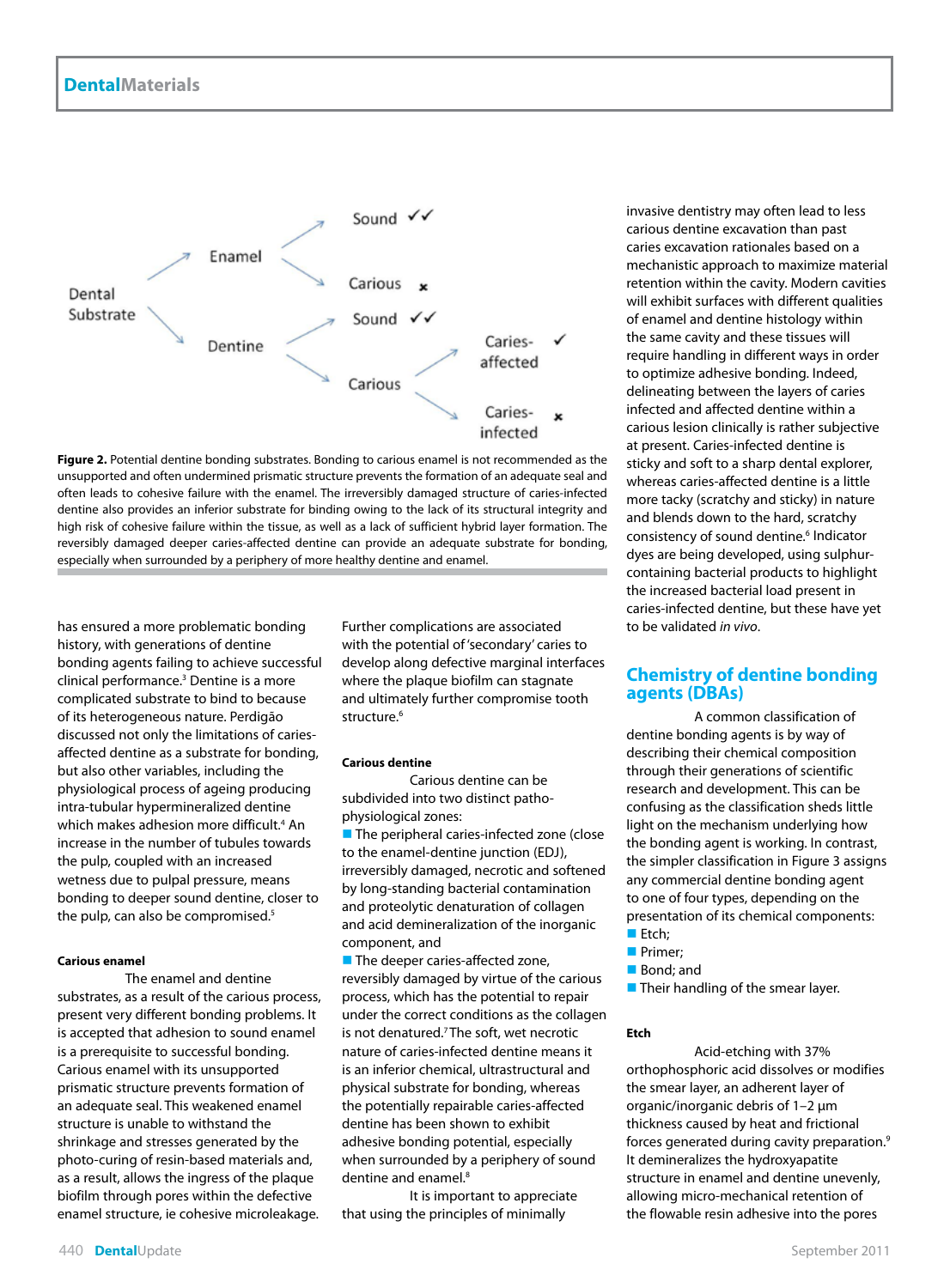| Type                                                                        | Smear<br>layer  | Etch | Primer | <b>Bond</b> | <b>Clinical examples</b>                                                    |
|-----------------------------------------------------------------------------|-----------------|------|--------|-------------|-----------------------------------------------------------------------------|
| $\mathbf{1}$<br>3-step total<br>etch<br>(4 <sup>th</sup> generation)        | Remove          |      |        |             | Adper Scotchbond MP, Optibond FL                                            |
| $\overline{2}$<br>2-step etch-<br>and-rinse<br>(5 <sup>th</sup> generation) | Remove          |      |        |             | Optibond Solo, Prime & Bond NT, XP Bond, iBond TE,<br>Adper Scotchbond 1 XT |
| $\overline{3}$<br>Mild self-<br>etch<br>(6 <sup>th</sup> generation)        | <b>Dissolve</b> |      |        |             | Liner Bond 2V, Clearfil SE Bond, Protect Bond                               |
|                                                                             |                 |      |        |             | Silorane SE (stronger self-etch primer)                                     |
| $\mathbf{a}$<br>Strong self-<br>etch<br>(7 <sup>th</sup> generation)        | <b>Dissolve</b> |      |        |             | Fuji Bond LC, G Bond, Tri-S Bond (milder self-etch<br>primers)              |
|                                                                             |                 |      |        |             | Adper L-Pop Prompt, Xeno III, iBond, One Up Bond F<br>Plus                  |

**Figure 3.** A classification of dentine bonding systems into four types, dependent upon the presentation and use of the etch, primer and bond components of the adhesive systems and their effect on the smear layer.<sup>6</sup> A selection of UK clinical examples have been provided but this list is by no means exhaustive (current at the time of publication).

created and, as a result, increases the surface area for bonding to be achieved.

## **Primer**

The primer's bi-functional chemical structure provides a mechanism to bond hydrophobic resin components to hydrophilic tooth substance, with a secondary component or 'carrying medium', often a solvent, allowing infiltration and diffusion of unfilled resin into the moist dentine collagen substrate.<sup>6</sup>

## **Bond**

The bond (or adhesive), often similar chemically to the overlying resin composite matrix, diffuses into the demineralized enamel and dentine structure and, on polymerization, forms micro- or nano-mechanical interlocking by way of resin tags in mineral porosities, widened dentine tubule orifices and within the exposed collagen fibrillar network (hybrid layer). Dentine bonding is quite literally underpinned by the formation of

a hybrid layer; a 3–8 µm layer of exposed dentine collagen lattice which is infused with primer and resin monomer.<sup>10</sup>

## *Etch-and-rinse adhesives*

Type 1 and 2 etch-andrinse DBAs are characterized by their separate etching stage in which 37% orthophosphoric acid is applied to sound enamel and dentine substrates (20 and 10–15 seconds, respectively) and then removed by thorough rinsing with water. This total-etch process removes the smear layer. The next steps consist of separate prime and bond stages for type 1 bonding systems and a simplified combined step for the type 2 systems.<sup>11</sup> The primer's function is achieved by manipulation of the monomer to allow it to function in both hydrophilic and hydrophobic environments. An example of such a bi-functional monomer is hydroxy ethyl methacrylate (HEMA) which, by virtue of its low molecular weight, is able to diffuse into the substrate more easily and surmount the hydrophilic barrier, enabling the unfilled resin to bond to tooth structure.

Other bi-functional monomers used in a variety of commercial dentine bonding agents include 4-methacryloxyethyl trimellitate (4-MET),<sup>12</sup> 10-methacryloxydecyl dihydrogen phosphate (10-MDP) and 2-methacryloxyethyl phenyl hydrogen phosphate (phenyl-P).13

# *Self-etch adhesives*

Type 3 and 4 DBAs endeavour to obtain a similar bond with enamel and dentine but present a different solution of how to deal with the smear layer. Instead of removing it in a separate etch step, the smear layer is instead penetrated, dissolved and incorporated into the final adhesive interface. These bonding systems consist of a combined self-etching primer with differing pHs and either a bond step, which is separate (type 3), or combined with the primer (type 4); UK examples of which have been given in Figure 3.

Unlike the etch-and-rinse adhesives, there is more scope for variation between bonding performance between systems, as there are variations in the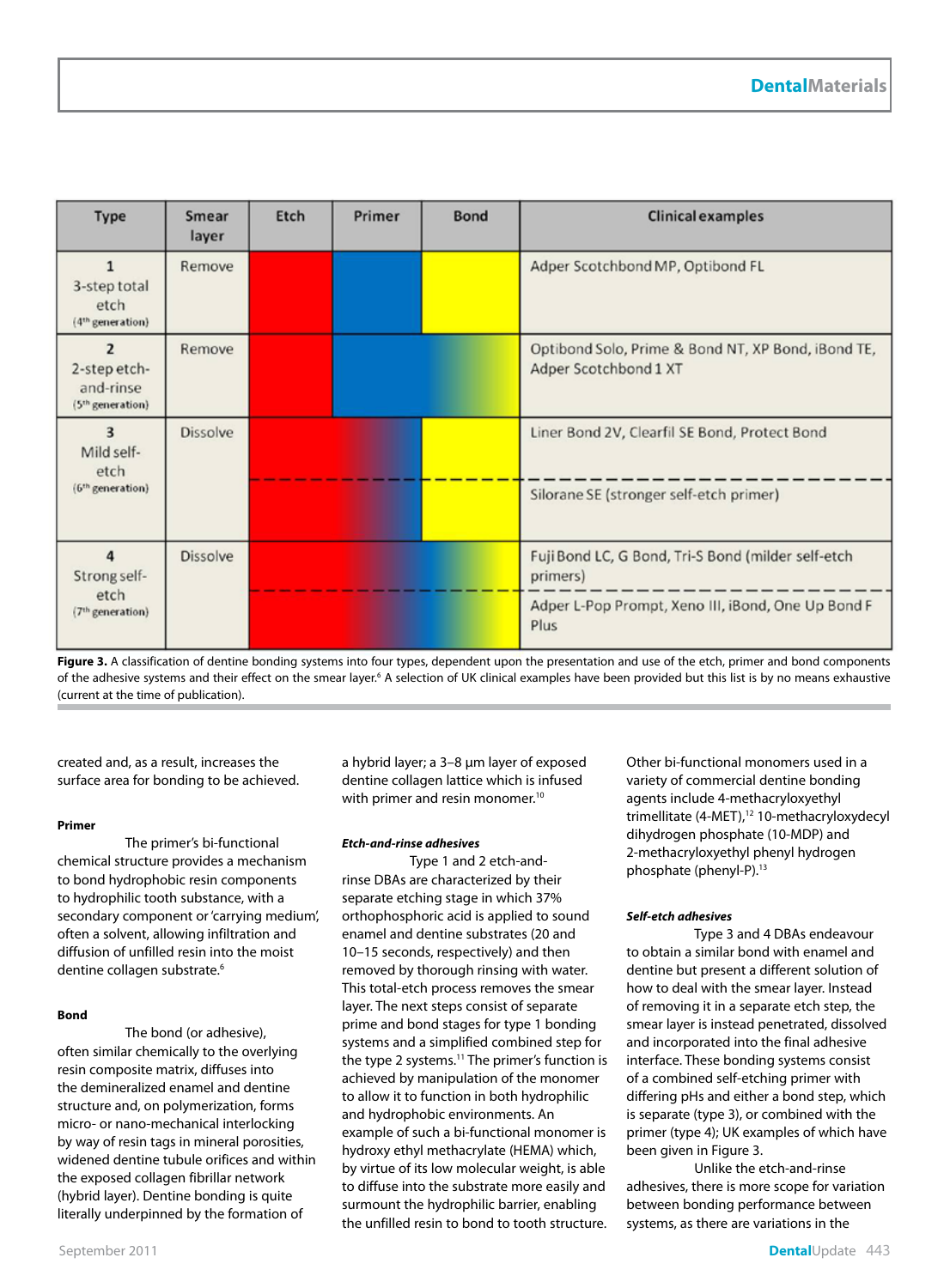acidity of the functional primer monomer. Briefly, the self-etch adhesives can be subdivided, based on their acidity, into strong (pH < 1), moderate (pH  $\approx$  1.5) and weak (pH  $> 2$ ).<sup>14</sup> As expected, the degree of acidity has an impact on the amount of demineralization of hydroxyapatite and collagen network exposure. Strong acidic monomers resemble type 1 bonding systems, whereas milder ones cause less demineralization of hydroxyapatite, with potential clinical consequences (see later).

# **Clinical handling of DBAs**

# **Type 1 – the 'gold standard'**

As noted by Van Meerbeek *et*  al., 2008<sup>15</sup>, type 1 bonding systems are described by many as the 'gold standard', especially in regards to enamel bonding often achieving a strong, stable bond with excellent marginal seal.<sup>16</sup> The potential drawback of type 1 DBAs is the more complex clinical application procedure, both time consuming and open to contamination because of the number of separate steps involved (individual etch, primer and bond stages). However, evidence exists that the bond integrity is better maintained over time and is less prone to hydrolytic degradation.<sup>17</sup>

# **Type 2 – total etch/etch-and-rinse DBAs**

A necessity in achieving adequate bond strengths with type 2 systems is to prevent the exposed dentine collagen scaffold collapsing after excessive air drying post-rinsing of the separate acid etch step. This technique is termed 'moist bonding'. The term 'wet bonding' is best avoided as this implies the substrate should be completely saturated with water. Clinical techniques that may be employed to remove the gross 'puddles' of water in the cavity, whilst leaving sufficient moisture within the outer layers of the etched dentine, may include blotting the cavity gently with cotton wool pledgets (or wide ends of paper points in smaller cavities) after an initial two second blast with the 3–1 air/water syringe. However, the difficulties in achieving this balance between complete desiccation and excessive moisture makes type 2 bonding particularly operator technique sensitive.18 It must be noted that this balance is also

an issue with type 1 bonding, but to a lesser degree, as the type 1 primer often contains water which has the ability to rehydrate over-dried dentine collagen. Furthermore, the solvent used to carry the type 2 primer into the moist environment needs to be fully evaporated before photocuring. Loguercio *et al*19 noted significantly higher bonding strengths after the removal of the solvent, with failure to remove it compromising ultimate bond strengths. The type of solvent also plays a role in the retention rate of the adhesive, with ethanol/ water-based systems possibly achieving better retention than acetone/water-based ones, shown in a study after 36 months.20 A possible explanation for this centres around the water content in some of these primer systems preventing excessive dessication by stabilizing the exposed collagen structure.

## **Types 3 and 4 – the 'self-etchers'**

The intended benefits of selfetch adhesives are to reduce the number of bonding stages and facilitate the removal of operator-dependent clinical error. Yet, the intended benefits come at a price. It has been noted that some self-etch adhesives require more water to function as an ionization medium for the functional monomers.21 With more water comes the potential for insufficient polymerization, increased water absorption, increased longterm staining, decreased colour stability<sup>22</sup> and more rapid hydrolytic degradation over time.<sup>23</sup> These issues appear to be associated, especially with the type 4 bonding systems. It has been shown that type 4 DBAs are able to act as semi-permeable membranes, allowing water to move through the adhesive, $24,25$  with water trees present in the adhesive interface leading to the premature hydrolytic degradation of the bond. *In vitro* experiments have shown almost complete delamination of the adhesive layer at the substrate surface.<sup>26</sup> Other observations have noted reduced bond strengths culminating in inferior mechanical properties, especially when associated with minimally invasive cavities.15,27

# **Mechanism of bonding**

# **Enamel bonding**

The mechanism by which bonding is achieved to enamel is by virtue

of the acid etch removal of the smear layer and demineralization of the surface layers of hydroxyapatite structure, leading to loss of prismatic and interprismatic structure. The introduction of hydrophobic resin or dentine bonding agent and its subsequent polymerization initiates the formation of micro-mechanical retention by way of resin tags within the surface porosities. The importance of the peripheral seal achieved to enamel has been described by many authors and reinforces the importance of binding to healthy enamel substrate. The positive seal also confers an element of medium-term protection to the more vulnerable dentine bond.15

# **Dentine bonding**

The mechanism of bonding to dentine concerns either modification or removal of the surface smear layer. The priming stage bridges the gap between the hydrophobic monomer and hydrophilic substrate to form the hybrid zone, which consists of a network of interlocking monomer and hydroxyapatite-free collagen fibrils, which form the important nanomechanical retention zone. There is also some resin penetration of the partially opened dentine tubules, which contributes to an element of micro-mechanical retention. Neither the thickness of the hybrid layer, nor the penetration of resin tags into the dentine tubules, seem to play a significant part in the resulting strength of the bond, but the overall integrity and completeness along the full interface is of greater importance.<sup>28</sup> There are 'milder' self-etch adhesives (eg Clearfil SE, Kuraray, Japan) which develop chemical interactions between the hydrophilic carboxylic and phosphate groups, which can bond ionically to calcium ions in the hydroxyapatite structure.29 It is suggested that nano/ micro-mechanical retention provides resistance to initial stresses associated with polymerization shrinkage and functional activity, whereas the chemical component of bonding may influence the medium- to long-term durability and survival of the adhesive in these materials.<sup>30</sup>

## **Glass ionomer cements**

Glass ionomer cements (GICs) exhibit auto-adhesive chemical bonding, allowing them to bind to dentine and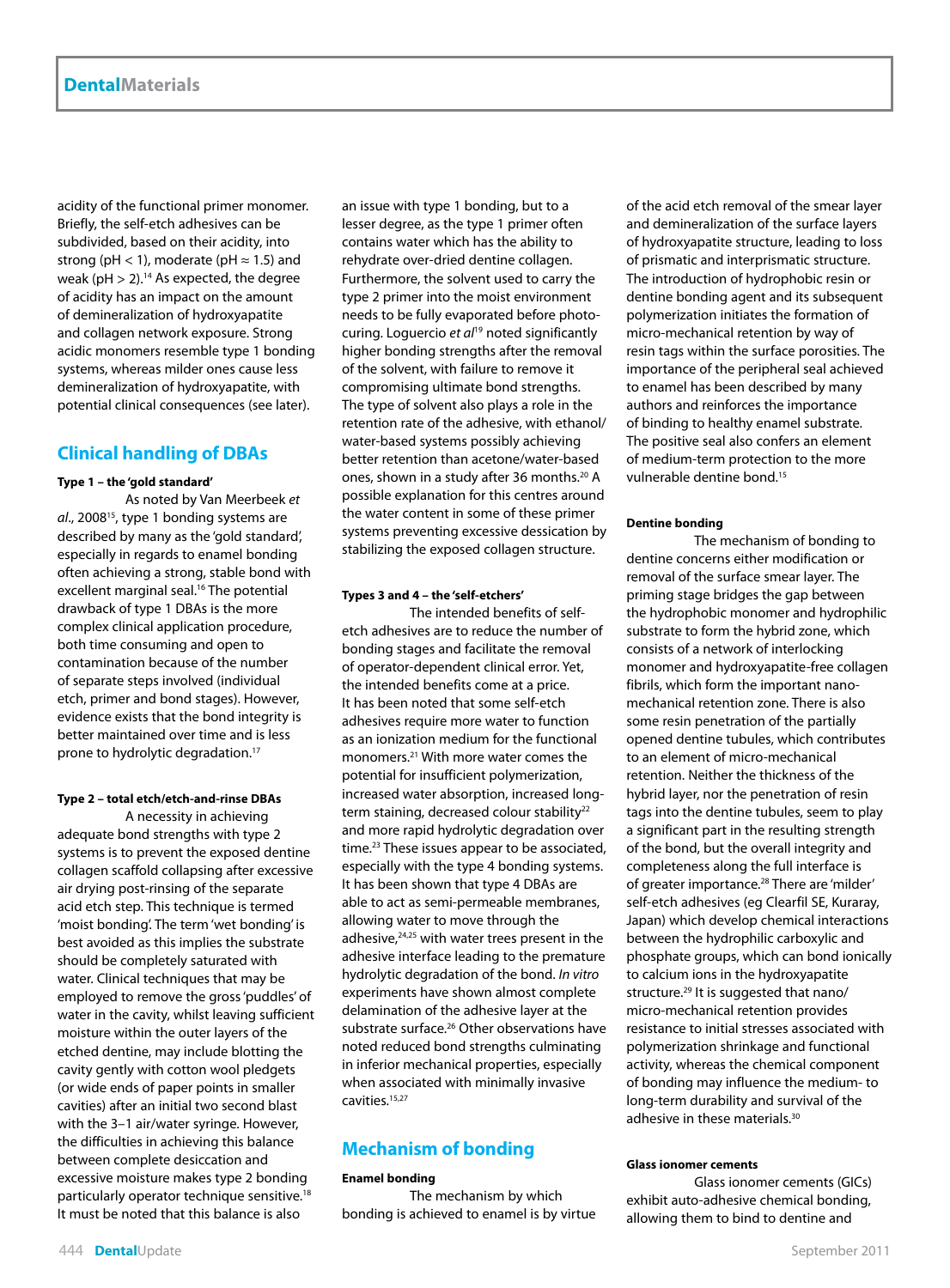

Figure 4. Methods used to assess/test adhesive performance. *In vivo* performance is assessed commonly using Class V cavities, where the lack of macromechanical retention and the presence of both sound enamel and dentine permits relevant assessment of how well the adhesive performs. The highly evolving nature of bonding agents mean *in vitro* experiments are often carried out to predict clinical performance. Experimentation ranges from analyses of bond strength, determining where the bond is likely to fail, to assessing the permeability of a bond using molecules that can diffuse through deficiencies within the adhesive/tooth interface.

enamel substrates by merit of their specific glass ionomer acid-base interaction. The weaker polyacrylic acid component causes limited demineralization of the enamel and dentine and results in minor micromechanical interlocking. The important retentive component is initiated by virtue of ionic chemical adhesion between calcium ions in hydroxyapatite and the backbone of polyacrylic acid.31 This multi-stage process takes minutes to set the material initially, but takes several weeks/months to achieve full maturity.

# **What causes a bond to fail?**

The potential for ingress of water and saliva at the adhesive/tooth interface causes hydrolysis of the bond.<sup>32</sup> Saliva, together with its constituent enzymes, water and bacterial enzymes may lead to plasticization of the resin bond, with subsequent leaching and degradation. A bond which resists permeability has the potential to resist this degradation. Endogenous dentine metallomatrix proteinases (MMPs) have been shown to be activated in the acidic environment of the carious process and possibly during

dentine bonding procedures.<sup>33</sup> These MMPs can degrade the hybrid layer over time and result in decreased longevity of resin-based restorations.34 Management strategies have focused around inhibiting these enzymes by including MMP inhibitors in the primers of adhesives.35 Brackett *et al* noted placing 2% chlorhexidine digluconate (an MMP inhibitor) after the etch-and-rinse step before the placement of adhesive inhibited degradation and did not affect immediate microtensile bond strength.<sup>36</sup> However, much research in this interesting field remains to be carried out.

# **Where is the evidence?**

Promotional literature for DBAs frequently provides technical information on the performance of the product. This information can range from the strength of the bond to its permeability performance. These figures are predominately based on data extracted from *in vitro* laboratory studies and are interpreted as a means of illustrating or predicting long-term clinical performance. The fundamental question posed is what relationship exists

between this laboratory-based evidence and the real clinical performance of the adhesive? Figure 4 outlines the relationship of the investigatory procedures available to researchers for the assessment of the quality and longevity of the adhesive bond.

## *In vitro* **vs** *in vivo* **evidence**

It is apparent that the true test of how an adhesive performs is to place it in its intended role, namely in the clinical setting, and assess the relative success of its outcome.<sup>37</sup> Such tests will undoubtedly prove to be decisive in determining the performance of a bonding system as the bond is subjected to the full spectrum of onslaughts the oral environment has to offer. The contrasting argument for clinical *in vivo* experimentation is the highly evolving nature of bonding systems. Competition, in addition to advances in adhesive technology, means the commercial life expectancy of a bonding agent in the majority of cases is suggested to be 3-5 years.<sup>38</sup> Therefore, by the time clinical longevity data is available, the adhesive is likely to have been surpassed by a newer product, rendering the original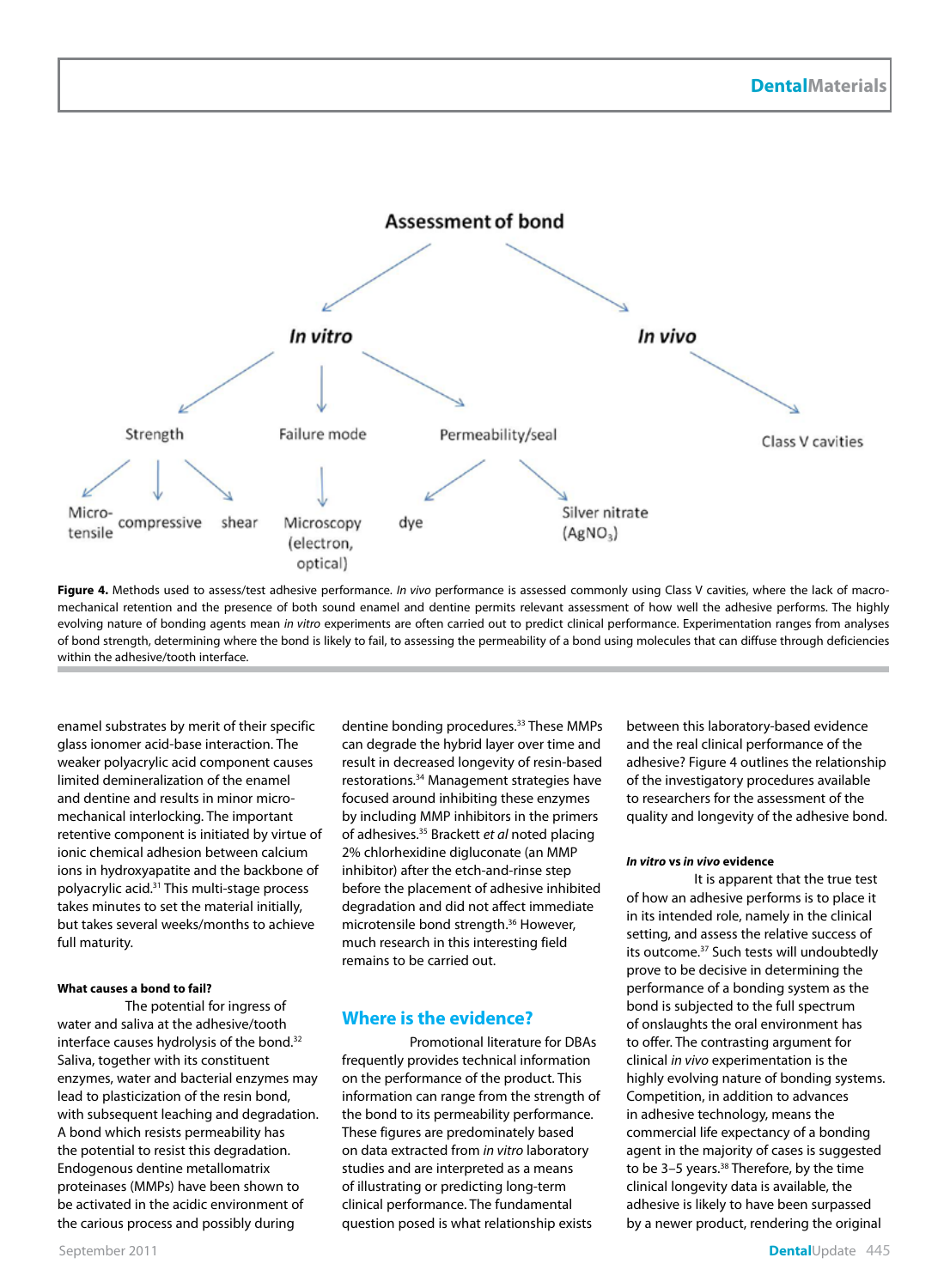results obsolete. Further arguments against clinical studies are their time consuming nature, together with the cost implications of running such investigations.

#### *In vitro* **studies – an ideal compromise?**

*In vitro* studies are often the favoured method of assessing bond performance as they provide data rapidly and are less taxing logistically to perform. These studies, if designed appropriately, have been shown to be a successful predictor of clinical performance.<sup>16</sup> However, laboratory experimentation is not a replacement for clinical studies as they are often restricted to studying only one or two tested variables. This is coupled to the fact that intra-oral conditions have to be simulated artificially, if at all. Problems also arise owing to the enormous variation in testing methods applied. Therefore, caution has to be taken when comparing data from different sources, as subtle differences between procedures can produce startling differences in results. Van Noort advised care when interpreting data from *in vitro* studies so as not to make unfounded extrapolations of clinical performance based on one type of laboratory experiment.38 Ideally, an array of *in vitro* data is needed to predict performance from diverse types of testing. Figure 4 illustrates the different methods used to assess adhesive bond performance. With a bewildering amount of *in vitro* information available, it is important to identify the relevant data and consider them in the correct context.

#### **Bond strength**

Arguably, the most familiar quality assessed when judging adhesive performance, the bond strength, seems a rational feature to quantify when considering the efficacy of an adhesive in the binding of two dissimilar molecules. The higher the strength of the adhesive the more tightly the two substrates are bound. However, the bond strength is often extrapolated directly and used alone incorrectly as a predictor of long-term clinical performance.

There is no standardized procedure to determine bond strength.39 Methods vary on the basis of what aspect of strength is being tested, whether it

be microtensile, compressive or shear. Complications also exist with the origin of the bonding substrate. Hard tissues can be derived from human, bovine or artificial sources, all with potentially different properties affecting the bond strength. Additionally, the mechanical preparation of the substrate has been shown to have a profound effect on the bond strength. For example, carious dentine removed with hand-held spoon excavators exhibit reduced bond strengths when compared with those removed with Carisolv™ gel.<sup>40</sup> The lack of standard protocols and array of variables mean wide variation in bond strengths have been recorded with the same adhesive from different laboratories around the world. What can be surmised from the resulting data of bond strength experiments, however, is that the higher the value, the lower is the *probability* of shortto medium-term failure.

#### **Longevity/failure mode**

The primary mode of failure for adhesive restorations has been described as the loss of marginal adaptation and loss of retention.<sup>14</sup> Microscopy provides a mechanism whereby the failure mode of a material can be assessed. Scanning electron microscopy (SEM) can be used to assess at what interface failure has occurred in relation to tooth/adhesive interface, within the adhesive or within the restorative material or tooth itself. However, interpreting SEM images is difficult owing to the extensive sample preparation and artifact generation, meaning differentiating between the bond, composite, enamel and dentine can often only be achieved by very experienced researchers. Fluorescent optical confocal microscopy has the advantage of reducing and simplifying sample preparation and permitting samples to undergo sub-surface analysis, the depth dependent upon the translucency of the tissues being photographed. Use of a variety of trace fluorescent markers with differing excitation and emission wavelengths offers the potential to create images of the labelled adhesive interface through a cross-section of a tooth, so permitting analysis of the mode and locus of potential failure, either immediately after placement or after 6-month storage periods.41

#### **Permeability/sealing ability**

The longevity of the bond is affected by microleakage of oral fluid into the interface<sup>42</sup> and thus has been described as a more clinically relevant predicator of bond survival.<sup>43,44</sup> Microleakage can be observed using an array of trace dyes or silver nitrate (AgNO<sub>3</sub>) photographed using fluorescence microscopy. The depth and pattern of penetration is then used as an indicator of the micropermeability of the adhesive. A degree of caution over data interpretation is required as, with bond strengths, there is no standard protocol in the experimental procedure.<sup>39</sup> Furthermore, there are doubts regarding adequate sampling of the specimens. Conventional imaging techniques view a 2-D slice of a 3-D sample, and therefore maximum penetration of tracer dye may be underestimated or not representational.

The phenomenon of nanoleakage was identified by Sano *et al<sup>45</sup>* where, by placing a sample in a solution of  $AgNO_{3'}$ it was noted that small molecules or ions were present in the hybrid layer without the presence of actual gap formation. The samples were photographed using transmission electron microscopy (TEM) and SEM to show areas of AgNO<sub>3</sub> infiltration.<sup>46</sup> The significance of this finding was that the presence of water molecules has the potential to degrade the bond by hydrolysis of the monomer components and collagen to a lesser degree.<sup>47</sup> Over a period of time this leads to the failure of the bond. Nanoleakage has been shown to increase *in vitro* when bonds are subjected to synthetic ageing processes.48

However, it has been argued that most, if not all, adhesive interfaces show some degree of nano-leakage, whilst exhibiting acceptable clinical longevity.<sup>47</sup> The importance nano-leakage has on bond longevity should not be discredited, but caution should be used when using it as a predictor of adhesive performance using methods in their current form.

#### **Artificial ageing**

Analysing 24-hour bond strength and permeability is important, but a fundamental requirement of any bonding system is to maintain its integrity over a prolonged time period. Methods have been developed to mimic the intra